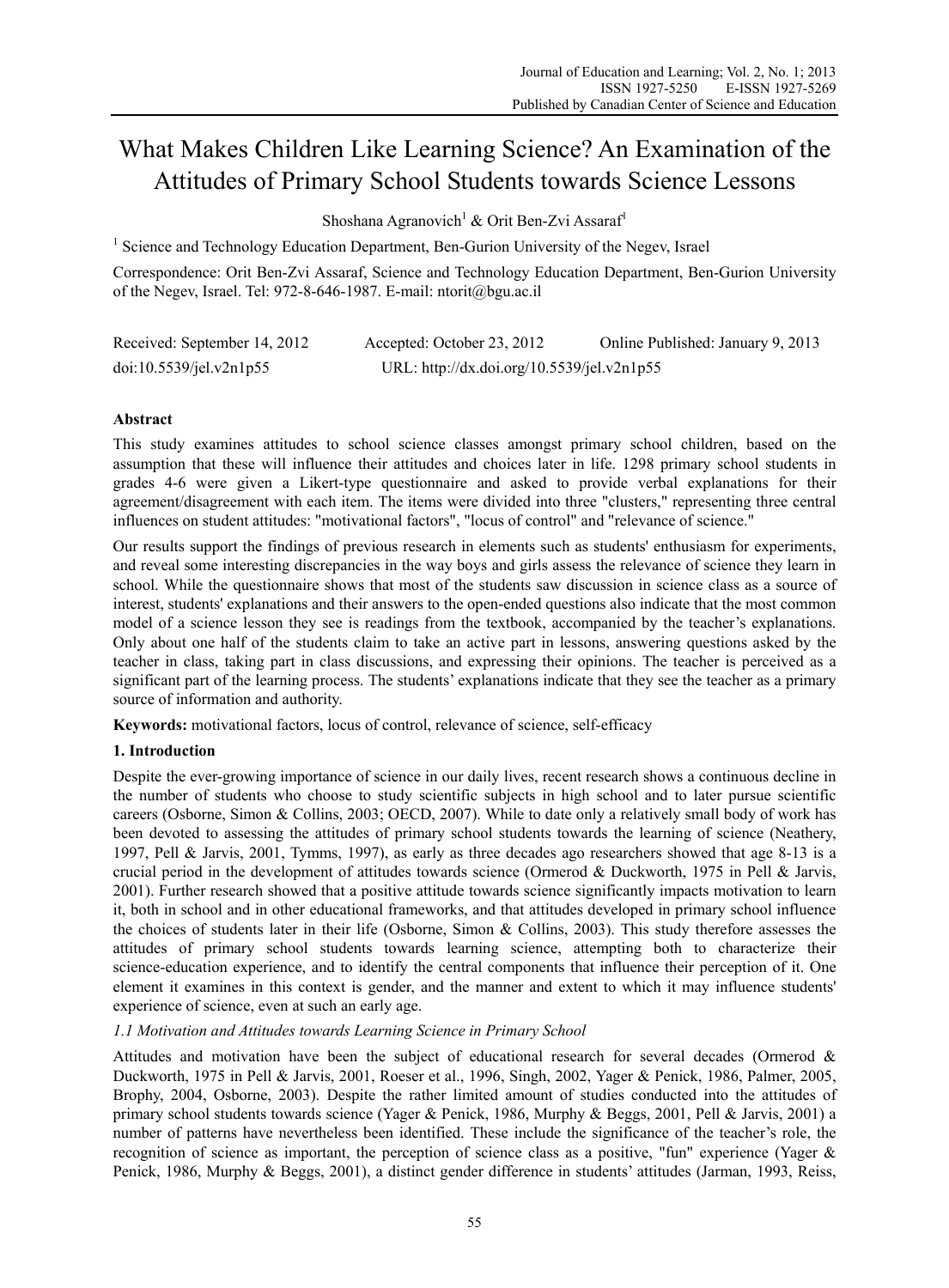2004) and a general keenness about conducting experiments (Reiss, 2004).

Research has shown a correlation between teacher conduct, class atmosphere, and pupils' attitudes in different ages. Children have indicated teacher conduct in science class as an influential factor in developing their attitudes and their views about science in school and science in general (Haladyna, Olsen & Shaughessy, 1982). Moreover, studies of children's level of satisfaction with their science classes found that the satisfaction children derive from science class, as well as their motivation for learning science, are influenced by the way they are taught (Brok, Fisher & Scott, 2005). Good teachers have been described as those who are fond of what they are teaching, who link topics learned in class to everyday life and who teach in an orderly way. Using diverse ways of teaching and involving pupils in active learning has also been pointed out by the children as positively influencing their attitude to science in school and in general (Osborne & Collins, 2001). Pupils with positive attitudes towards science tend to develop a more positive approach towards topics learned in school and toward science class as a whole (Atwater, Wiggings & Gardner, 1995).

The interaction of students with their teachers and with the study material involves yet another very important and widely studied feature in attitude and motivation research - self-efficacy. The belief in one's capacity to successfully perform a particular task is one of the most powerful motivational predictors of how well a person will perform at almost any endeavor. A person's self-efficacy is a strong determinant of their effort, persistence, and strategizing, as well as their learning and further performance. Studies have shown that students' self-concept of their ability in science has a continuous and crucial influence in the development of their attitude towards science classes and science in general (Haladyna, Olsen & Shaughnessy, 1982; George, 2000). A high rate of self-efficacy towards a certain task leads to a stronger determination to persist in performance, as well as making the task seem more important and enjoyable (Schunk, 1991).

Teachers' conduct can provide students with verbal and non-verbal indications about their progress, which they use to build up their self-efficacy. While this has been found to be true of high-school students, primary school pupils have been found to have a relatively high (3 of 5) and stable notion of self-efficacy in science that was *not* dependent on external variables, such as their general attitude to school or their academic achievement in other subjects (Tymms, 1997; Pell & Jarvis, 2001). Furthermore, some studies showed that younger children showed more self-efficacy than older ones (Yager & Penick, 1986).

An additional factor influencing motivation and attitudes towards science is the very recognition of science as something important and worthwhile. Studies show that primary school pupils see science as important, helpful and useful for future life (OECD, 2007; Neathery, 1997; Yager & Penick, 1986). Recent decades, however, show that interest in science at school is in a distinct state of decline, which starts in junior high and becomes even stronger in high school (Sorge, 2006; Reiss, 2004). Furthermore, Osborne, Simon & Collins (2003) have found that despite the general recognition of the importance of science studies, students relate to science more as a technical tool for success, rather than as something interesting worth indulging in. On a personal level, many students described science as a prestigious subject, and students who succeed in science are seen as "smarter". At the same time, however, students did not mention that science was interesting, and even pointed out that some science topics were completely unnecessary in their opinion.

Unlike older students, primary school students have been shown to see science as highly important and valuable, even as an end unto itself (Neathery, 1997). A high percentage of primary school pupils spoke about science in terms of interest, though its practical value is by no means overlooked: about 90% of primary school pupils agreed that science would help them in their future career, and more than 70% of them described science as relevant and useful in everyday life (Yaher & Penick, 1986).

#### *1.2 Gender Differences in Primary School Attitudes and Motivation*

There are, however, certain variables that continuously influence the attitudes of students in all age groups, and one of these is gender. Gender issues in education, including academic preferences and motivation, have already been studied for a number of years (Baird, Lazarowitz & Allman, 1984; Kahle & Rennie, 1993; Weinburgh, 1995; Jones et al., 2000). Though the significance of differences has been shown to increase with age, studies of primary school children revealed that distinct gender differences were already present, with boys tending to like physics and chemistry related topics, while girls gravitate toward topics related to the human body, healthy lifestyle, and communication between animals (Baird, Lazarowitz & Allman, 1984; Jones et al., 2000).

The recognition of science as important and relevant also changes between genders with age. In primary school, boys and girls alike report a high level of awareness that learning science is important and relevant to their lives, but as students grow older, this conviction decreases markedly, especially in girls. In high school the number of girls voicing strong support of the importance and relevance of science is much smaller than that of boys (Kahle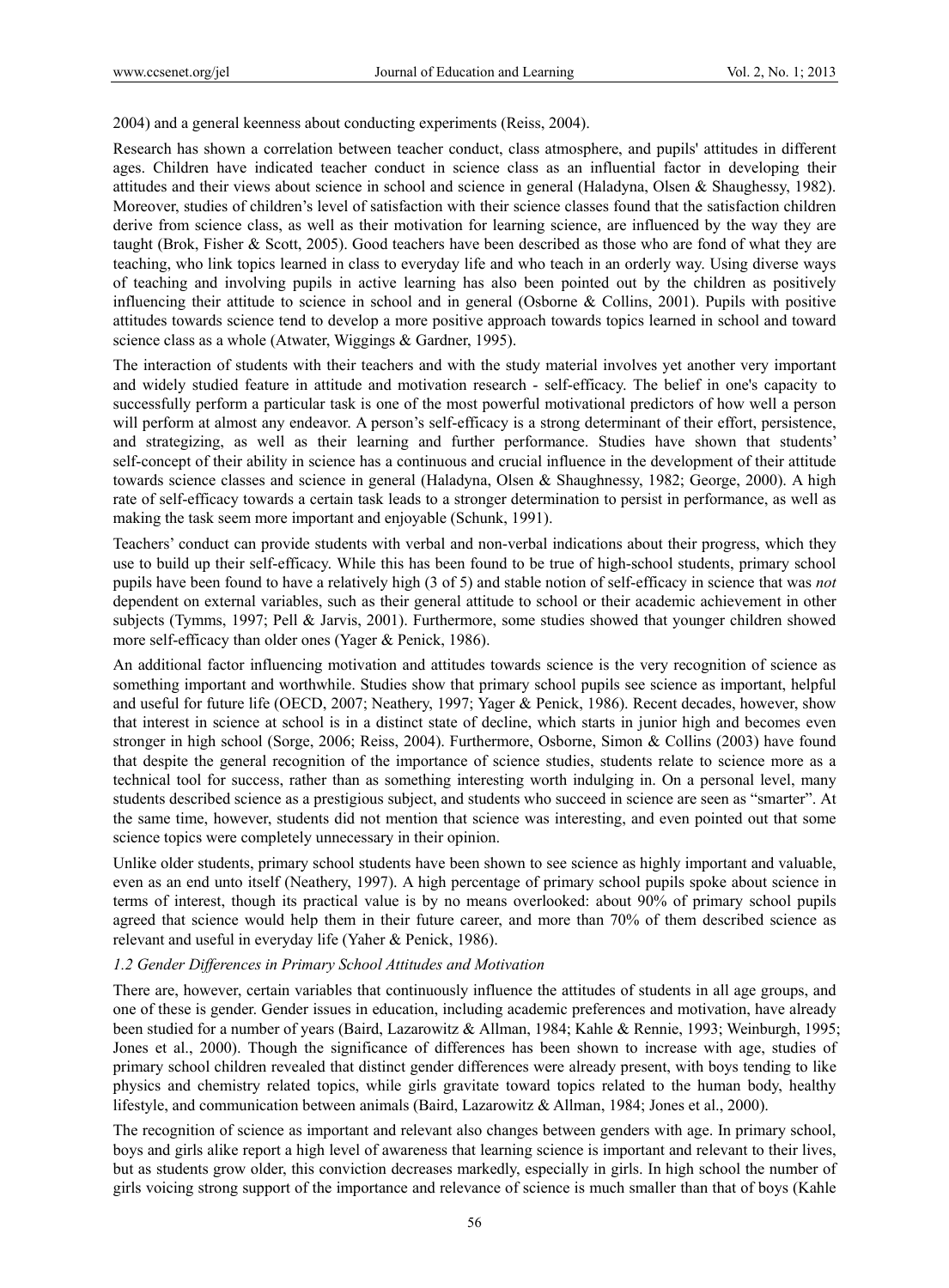& Rennie, 1993). Decreasing interest in science amongst girls was discovered in extracurricular activities as well. An extensive survey of questions sent by pupils and students to a popular Ask-A-Scientist site held over 10 years showed that around the world girls tended to send in fewer questions as they grew older (Baram-Tsabari et al., 2008).

On the other hand, despite their less positive attitude towards science, girls have usually boasted higher academic achievement than boys (Weinburgh, 1995, Ander et al., 1999). However, lower achievement notwithstanding, boys have nevertheless reported higher self-efficacy than girls, a difference that also increased as they grew older (Kale & Rennie, 1993, Mecee & Jones, 1996). In addition, it was found that science and science related careers are seen by students as "more suitable for boys" (Weinburgh, 1995, Jones et al., 2000, Osborne, Simon & Collins, 2003).

Primary school pupils, boys and girls alike, report an all embracing support for conducting experiments in science classes. Despite the fact that pupils sometimes describe science as "dangerous and destructive" (Jones et al., 2000) most of them relate to experiments as the most interesting and the enjoyable part of the science lesson (Murphy & Beggs, 2001, Reiss, 2004, Yager & Penick, 1986). In discussing science classes with students, studies suggest that in general primary school pupils expect science class to be "a bit different", involving more creative and practical hands-on activities than other classes (Pell & Jarvis, 2001), and see science as "exciting, magic, important and understandable" (Yager & Penick, 1986, Murphy & Beggs, 2001).

#### *1.3 Science Education in Israeli Primary Schools*

Primary education in Israel is an integral part of the state's compulsory education system. It is divided into grades 1 through 6, for children between the ages of six and twelve. The science curriculum employed today is based on the STS approach, which holds that science and technology are an essential part of proper modern education, necessary for any person striving to become an active contributing citizen. It includes topics from different scientific fields (life-science, material science, earth science and technology) which reflect interactions between science, technology and human society, such as environmental issues, energy production (power stations etc.), human body and medicine, and the plants and animals dwelling in children's immediate environment.

Topics included in the primary school science curriculum deal with a number of fundamental scientific concepts and terms, such as the definition of matter and state of matter, power and energy, the definition of "system" etc. Pupils learn to solve hypothetical problems and practical assignments related to environmental issues, animals and their habitat, energy production and sources of energy in everyday life, basics of electrical engineering (electric circuit, conduction, insulating etc), human body and diseases.

#### **2. Research Goals and Questions**

This study aims to characterize the attitudes of primary school students towards learning science. Our research questions address three of the factors identified in Osborne (2003) as particularly influential in defining students' attitudes. We therefore ask the following: a) Which motivational factors are manifested in the attitudes of primary school students towards learning science? b) How do locus of control issues figure in and influence the attitudes of primary school students' towards learning science? c) How do primary school students assess the relevance of the science they learn in school?

#### **3. Research method**

### *3.1 Sample*

The study was conducted among primary school students ranging from grade 4 to grade 6, selected from twenty primary schools throughout Israel to represent different socio-economic backgrounds and various types of population points (town, village, agricultural residential area). The sample included 1298 participants (575 boys (44.3% of the sample) and 723 girls (55.7% of the sample), a size sufficient to allow us to identify internal sub-groups in the sample and check their prospective interrelationship.

#### *3.2 Research Tools*

The questionnaire we used (see Appendix) was developed especially for this study. We based the development of the items on previous research (see Jarman, 1993; Awater et al., 1995; Crawley & Coe, 1990; Osborne, 2003; Schreiner & Sjoberg, 2004; Tuan et al., 2005; Pell & Jarvis, 2001; Caleon & Subramanian, 2008). Most of that research focused on high school students, so we carried out a preliminary test, interviewing 5 primary school students to get feedback and adjust the items we developed for use in primary school.

Quantitative data collected from Likert-type items, however, is not sufficient for forming an understanding of the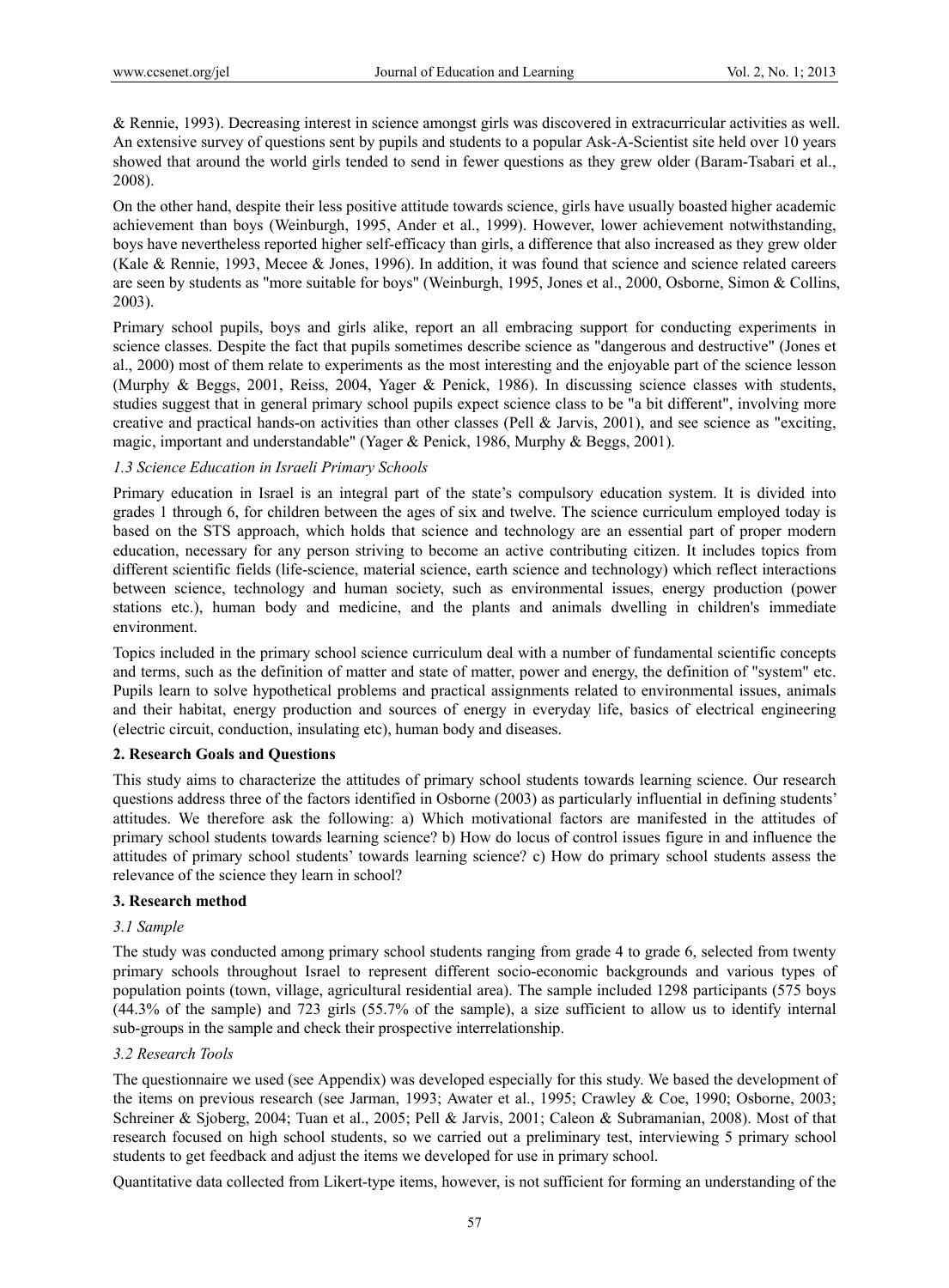reasons underlying a phenomenon. While it is an efficient tool for *identifying the nature* of a phenomenon, quantitative research provides very little information for the purpose of *understanding* it (i.e., it can indicate that a phenomenon has occurred, but it cannot explain how or why). For these reasons our study combined the use of a Likert type questionnaire with open-ended questions, in which the participants were asked to explain the extent to which they agree with the questionnaire statements. Using qualitative and quantitative data together in this way lent greater credibility to the findings by triangulating the data through both source types (Creswell  $\&$ Tashakkori, 2007).

## *3.3 Data Analysis*

Since our research tools combined quantitative and qualitative techniques, data analysis involved statistical tests as well as the categorization of text. The explanations the children wrote for each Likert item and their answers to the open-ended questions were analyzed based on the interpretative methods of qualitative research (Strauss  $\&$ Corbin 1990) and according to the following steps:

1) Finding the main idea of every explanation – each was summarized into a short sentence representing its main point.

2) Division into categories – categorization was carried out concurrently with the interview analysis to ensure the identification of categories that are as precisely representative as possible. This process was evaluated and validated throughout by the researcher's advisor to further ensure its accuracy.

Categories were numbered separately for each Likert item, as well as for every item from the second part of the questionnaire. This allowed us to perform statistical tests in order to identify internal patterns within the explanations.

The quantitative analysis was carried out using SPSS 15.0 software. A reliability test was performed (Alpha Cronbach) over the total research sample with the result of 0.77, indicating high reliability. Confirmatory factor analysis showed three "clusters" of items, corresponding to the three factors described in the research questions. In order to check the significance of the differences between the clusters, One-way Repeated Measures Anova was performed for the three factors found in the factor analysis. The test showed a significance of F(2,1296)=8.28, Wilks'  $\Lambda$ =0.987, p<0.001. Further t-tests for each pair of clusters showed a significant difference between Clusters #1 and #2 (t[1297]=4.02, p<0.001), and between Cluster #1 and #3 (t[1297]=2.33,  $p=0.02$ ).

|                                                                                            | Cluster 1                                              | Cluster 2                                           | Cluster 3               |
|--------------------------------------------------------------------------------------------|--------------------------------------------------------|-----------------------------------------------------|-------------------------|
| <b>Item / Factor loading</b>                                                               | <b>Motivation</b><br>factors in<br>learning<br>science | Locus<br>of<br>control<br>in<br>learning<br>science | Relevance of<br>science |
| I enjoy science classes because we have interesting<br>1.<br>discussions on science topics | 0.723                                                  | 0.184                                               | 0.127                   |
| I enjoy science classes because the teacher and students do<br>2.<br>experiments           | 0.541                                                  | 0.153                                               | 0.120                   |
| I'm not really interested in the science we learn in class<br>3.                           | 0.675                                                  | 0.258                                               | 0.159                   |
| I do not enjoy science classes, because I don't like class<br>discussions                  | 0.637                                                  | 0.252                                               | 0.152                   |
| Science topics we learn in class are usually very interesting<br>5.<br>to me               | 0.676                                                  | 0.241                                               | 0.146                   |

Table 1. Factor analysis findings (N=1298)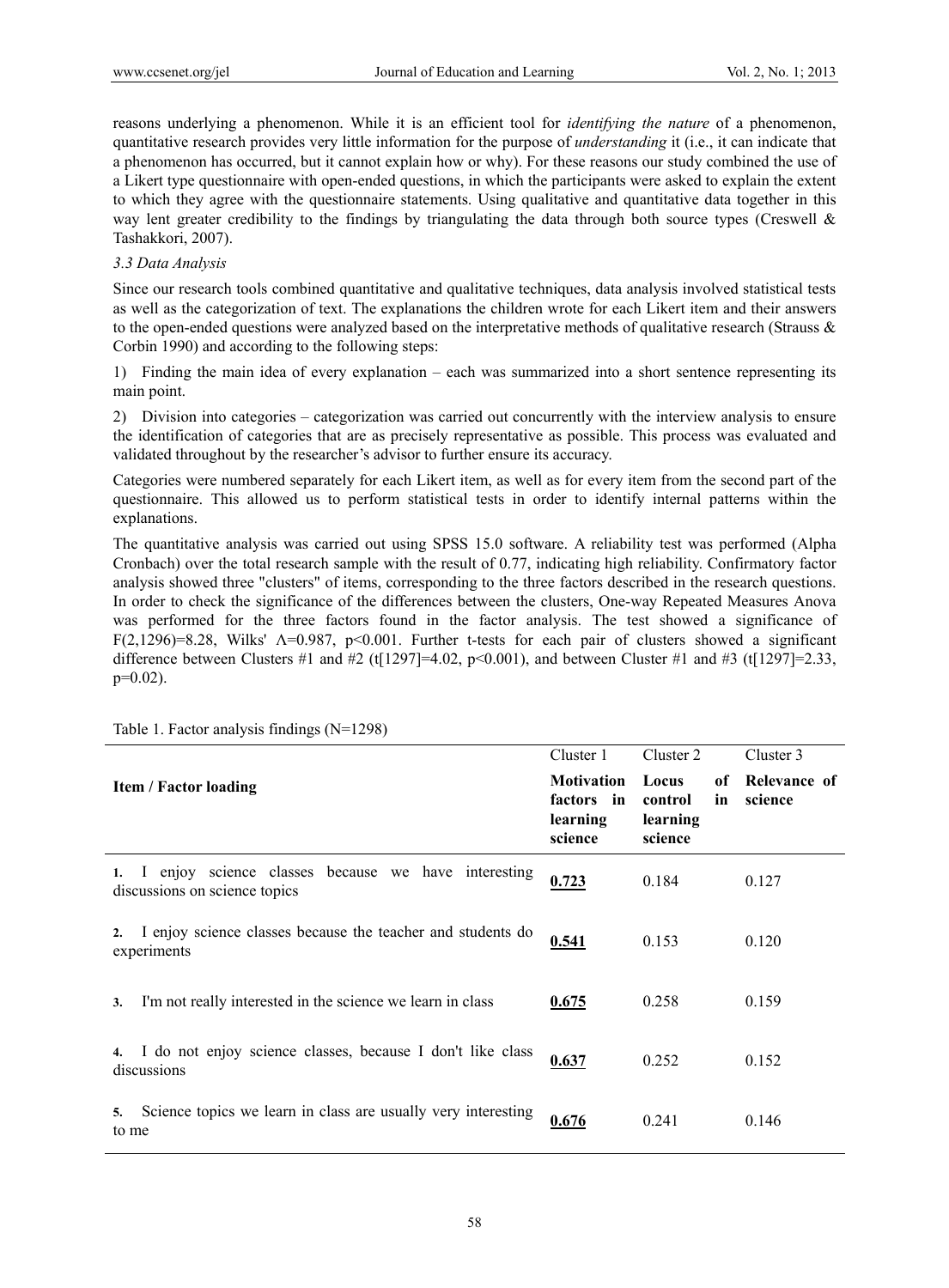| 6.   | If I don't understand a science concept, I'll turn to the teacher<br>for explanation                                                      | 0.167  | 0.387  | 0.152 |
|------|-------------------------------------------------------------------------------------------------------------------------------------------|--------|--------|-------|
| 7.   | I feel that I have a good command and understanding of<br>science topics we learn                                                         | 0.104  | 0.715  | 0.025 |
| 8.   | I take an active part in science classes and answer the<br>teacher's questions orally                                                     | 0.091  | 0.780  | 0.011 |
| 9.   | I take part in class discussions and express my opinion                                                                                   | 0.147  | 0.748  | 0.079 |
|      | 10. Science topics that I learn in school are important, because<br>they help me understand different phenomena in the world<br>around me | 0.340  | 0.148  | 0.433 |
| life | 11. During science classes we deal with topics from everyday                                                                              | 0.051  | 0.064  | 0.801 |
|      | 12. Science topics we learn in class are not related to real life                                                                         | 0.059  | 0.048  | 0.784 |
|      | Eigenvalue                                                                                                                                | 3.691  | 1.338  | 1.221 |
|      | Percent difference                                                                                                                        | 28.396 | 10.294 | 9.392 |

#### **4. Results**

On the whole, the attitude of our study population towards science was found to be positive. Data analysis showed that, when asked in the questionnaire to name their favorite subject, the overall population of the study named science third most popular at 11.6%, while the most popular was sports (46.3%) and the second most popular was mathematics (12.3%). The analysis also showed minor gender differences in the popularity of science: boys graded science their second most popular subject with 11.3% support, while girls graded it third most popular with 11.9%. The mean value at each one of three clusters found by the factor analysis was above 2.4 (Table 2), which suggests that the general attitude of the primary school students tends toward the favorable.

|  |  | Table 2. Analysis of gender differences |
|--|--|-----------------------------------------|
|  |  |                                         |

| <b>Cluster</b>            | Gender | Mean value | <b>Standard deviation</b> | F(1,1298) | p-value |
|---------------------------|--------|------------|---------------------------|-----------|---------|
| <b>Motivation factors</b> | Male   | 2.38       | 0.50                      |           |         |
|                           | Female | 2.44       | 0.49                      | 5.38      | 0.02    |
| Locus of control in       | Male   | 2.48       | 0.44                      |           |         |
| learning science          | Female | 2.47       | 0.44                      | 0.142     | 0.71    |
|                           |        |            |                           |           |         |
| Relevance<br>of           | Male   | 2.39       | 0.54                      |           |         |
| science                   | Female | 2.50       | 0.47                      | 16.24     | < 0.001 |
|                           |        |            |                           |           |         |

The results presented here, which address the factors contributing to this favorable attitude, are divided into three "clusters." These correspond to the three influential factors addressed in the research questions, and reflect elements that have already been marked as important in the literature. Our analysis showed significant differences between the three clusters, implying that the influence of motivational factors and relevance issues on attitudes is stronger than that of locus of control.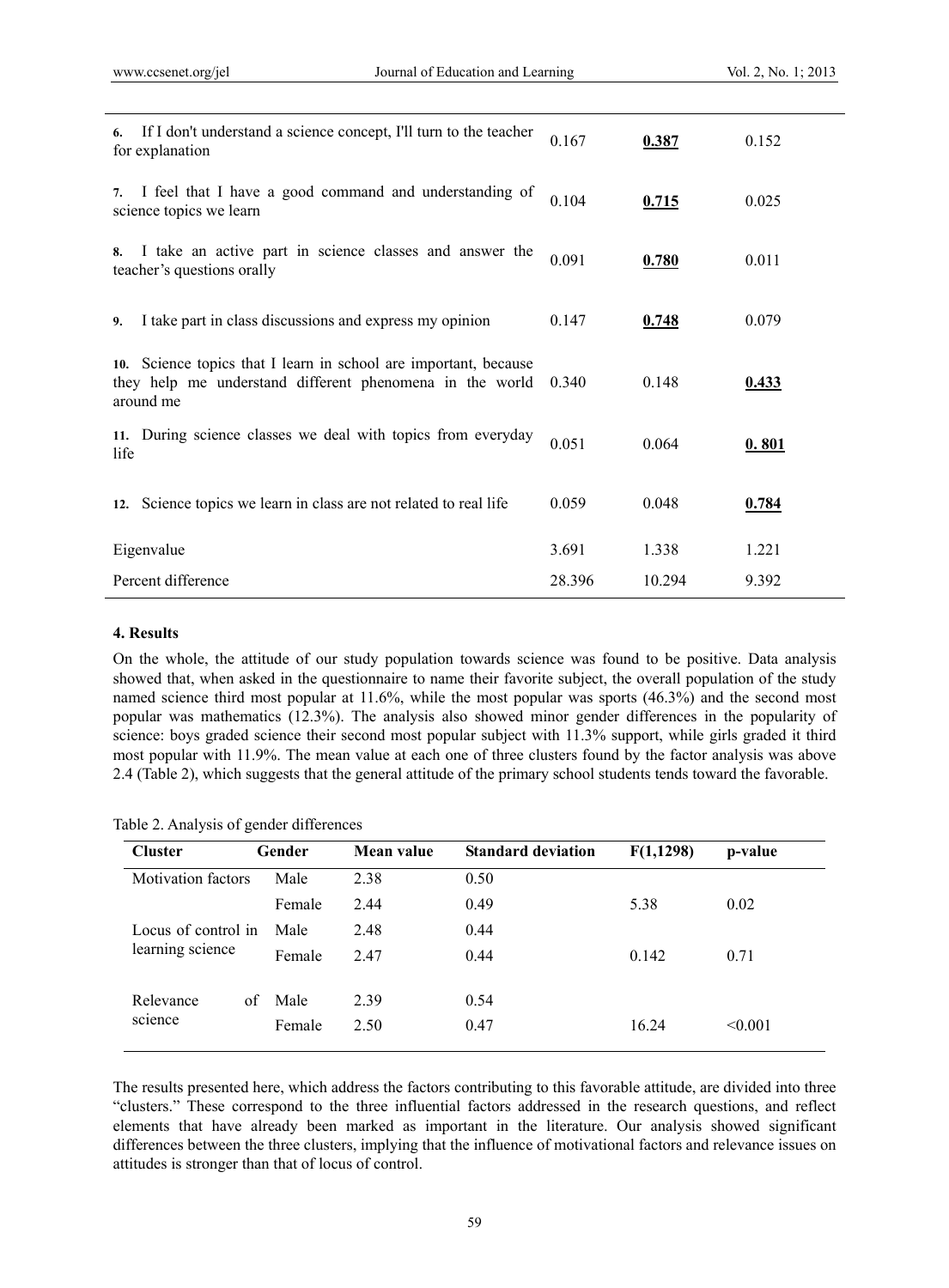#### *4.1 Cluster #1: Motivational Factors and Their Influence on Student Attitudes*

Data for this cluster was drawn from items 1 through 5 in the questionnaire. Analysis showed that children listed class discussions, lab experiments and interest in the topics being learned as motivational factors for learning science. As Table 3 indicates, a high percentage of the participants, girls and boys alike, chose the "not sure" option (a phenomenon that recurs in Clusters 2 and 3 below).

| Item | Gender | Degree of agreement |                    | Mean               | <b>SD</b> | t    | Degrees of p-value<br>freedom |      |         |
|------|--------|---------------------|--------------------|--------------------|-----------|------|-------------------------------|------|---------|
|      |        | 3-Agree             | 2- Not sure        | 1- Disagree        |           |      |                               |      |         |
| $1*$ | Male   | %48.2               | %36.3              | %15.5              | 2.33      | 0.73 | 1.12                          | 1296 | 0.26    |
|      | Female | $\frac{9}{6}$ 51    | $\frac{9}{6}$ 35.1 | %13.8              | 2.37      | 0.72 |                               |      |         |
| $2*$ | Male   | $\%50.3$            | $\frac{9}{25.9}$   | $\frac{9}{223.8}$  | 2.26      | 0.82 | 2.13                          | 1296 | $*0.03$ |
|      | Female | $\frac{9}{6}$ 55.2  | $\frac{9}{25.6}$   | %19.2              | 2.36      | 0.79 |                               |      |         |
| $3*$ | Male   | %13.9               | %32.7              | %53.4              | 1.61      | 0.72 | 1.59                          | 1296 | 0.11    |
|      | Female | %11.9               | %30.4              | $\frac{9}{6}$ 57.7 | 1.54      | 0.70 |                               |      |         |
| $4*$ | Male   | %12.2               | %28                | $\%59.8$           | 1.52      | 0.70 | 1.54                          | 1296 | 0.12    |
|      | Female | %11.8               | %22.8              | $\%65.4$           | 1.46      | 0.70 |                               |      |         |
| $5*$ | Male   | $\frac{9}{6}$ 57.4  | $\frac{9}{629}$    | %13.6              | 2.44      | 0.72 | 1.47                          | 1292 | 0.14    |
|      | Female | $\frac{9}{662.2}$   | $\%25$             | %12.8              | 2.50      | 0.72 |                               |      |         |

Table 3. Cluster 1- Motivation factors in learning science

1\* I enjoy science classes because we have interesting discussions about science-related topics.

2\* I enjoy science classes because the teacher and students do experiments

3\* I'm not really interested in the science we learn in class

4\* I do not enjoy science classes, because I don't like class discussions

5\* Science topics we learn in class are usually very interesting to me

Nevertheless, the results showed that most students see class discussion as interesting (49.8% agreed with statement 1). The most common explanation for this was "because it is a funner way to study science." Nevertheless, it is worth noting that only 5.5% of the students cited discussion as the source of interest in class, and only 9.6% see it as a good and efficient way of conducting a science class. The most common model arising from students' explanations (Table 4) is highly teacher-oriented. Thus 39.3% of students reported that usually science class is based on discussion of scientific topics conducted by the teacher, and 37.8% reported that reading in the textbook combined with teacher's explanation are the main components of the science lesson. Interest in the study topics is a key part of students' motivation to learn science, as shown by their extensive disagreement with statement 3 (55.8%). This is also supported by such explanations as "this year we learned many interesting things."

While many of the items in the questionnaire did not show a significant difference between boys and girls, this cluster did reveal some gender differences in the students' approach to experiments. 55.2% of girls stated that they like science classes because of experiments, while only 50.3% of boys supported this statement. This was further supported by the analysis of the students' explanations for the Likert items in this cluster, which showed that 40.7% of girls vs. 37.2% of boys listed experiments as a main source of enjoyment in class: "I love experiments", "I like experiments, they are re-e-e-e-ally interesting!", "We perform lab experiments and they are one of the main things I like about science classes". On the other hand, however, analysis of the answers to the items from the second part of the questionnaire suggests that boys are more dissatisfied with the small quantity of lab experiments in the class: 59.8% of the boys vs. 56.2% of the girls state that an interesting science class must include experiments, and 75% of the boys vs. 70% of the girls would like the class to be taught through experiments only. Interestingly, the number of boys and girls who asked for more experiments to be added to the regular science class was almost identical at 54.6% and 55% respectively. The seemingly contradictory evidence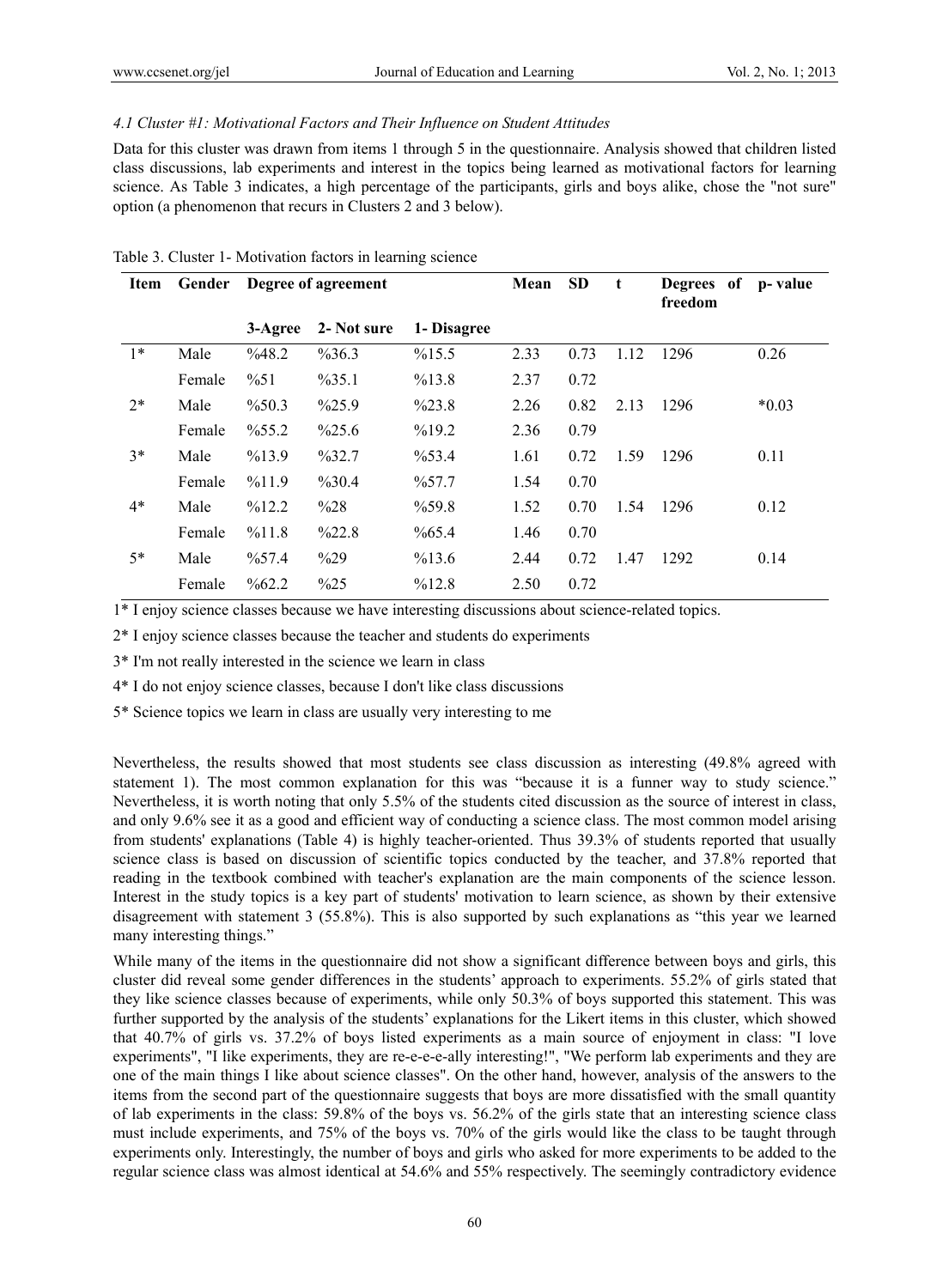presented here suggests that, despite the apparent significance of the differences shown here, the question of gender-based attitudes to experiments in science class requires further inquiry.

## *4.2 Cluster #2: Locus of Control Issues and Their Influence on Student Attitudes*

This cluster was addressed in items 6 through 9. Previous studies (Osborne, Simon & Collins, 2003; Chang &Ho, 2009; Jang et al, 2010) show that mastery of the learning process is an important factor in generating meaningful learning. In our study, most of the students indicated that they did feel a mastery and an understanding of the material they learned class (52.7 agreement with item 7). 40.8% of the students said that they take an active part in lessons and answer questions posed by the teacher in class (item 8), and 52.6% claimed to participate in discussions and express their ideas in class (item 9). Their explanations suggest that the main motive defining students' mastery of the subject is self-efficacy, consisting of statements like: "I know and I understand, I've got excellent perception!"; "I feel that I know it well"; "I know I've got a lot to contribute to the discussion and that's why I always answer and speak out"; "Yes, because I understand and I'm ready to answer questions orally"; "I participate a lot, because the material is easy for me," as well as statements indicating a lack of self-efficacy, such as: "I'm not a big shot in science." It is worth noting that on the whole students did not see testing as a primary indicator of academic success, with only 3.8% mentioning tests in their explanations for item 7.

The students' explanations also indicate that they see active participation as a way to learn. 13% of them saw discussion and expressing opinions as an effective learning strategy, providing explanations like: "yes, in order to understand the material I ask" and "I keep trying all the time". The explanations also mention other methods of studying, such as: "I listen in class and learn," "yes, because I study at home."

Aside from self-efficacy, the teacher is portrayed as a significant figure in the learning process. 79.8% agreed with item 6, that they would not hesitate in approaching their teacher if they do not understand something. Explanations show that students perceive the teacher as a source of knowledge and authority: "yes, because he knows how to help with difficulties!"; "yes, because she understands it best and can help me"; "because when the teacher explains, I understand the material."

While analysis of the Likert items in this cluster revealed that more boys than girls declared their mastery of the subject (see Table 4, item 7\*), the current study revealed no statistically significant gender differences in the ramification of locus of control issues for the students' attitudes towards learning science. The dispersal of the students' agreement with these statements is presented in Table 4 below.

| Item #7. How would you prefer you science class to be conducted? Choose an alternative below:            |                                |        |          |  |  |  |  |  |
|----------------------------------------------------------------------------------------------------------|--------------------------------|--------|----------|--|--|--|--|--|
| Category                                                                                                 | <b>General</b><br>population % | Male % | Female % |  |  |  |  |  |
| The teacher runs a discussion and a conversation about<br>science topics                                 | 96                             | 9.7    | 9.5      |  |  |  |  |  |
| Students conduct experiments                                                                             | 72.4                           | 75     | 70.4     |  |  |  |  |  |
| Students read a textbook and afterwards the teacher<br>explains the subject                              | 6                              | 6.6    | 5.5      |  |  |  |  |  |
| Students learn a new topic by doing research projects                                                    | 11.5                           | 8.2    | 14.1     |  |  |  |  |  |
| Item #8. How are science classes conducted in your school? (choose an alternative from Question 7 above) |                                |        |          |  |  |  |  |  |
| Category                                                                                                 | General<br>population %        | Male % | Female % |  |  |  |  |  |
| The teacher runs a discussion and a conversation about<br>science topics                                 | 39.9                           | 39.7   | 39       |  |  |  |  |  |
| Students conduct experiments                                                                             | 8.8                            | 8.5    | 9        |  |  |  |  |  |
| Students read a textbook and afterwards the teacher explains<br>the subject                              | 37.8                           | 35.7   | 39.4     |  |  |  |  |  |
| Students learn a new topic by doing research projects                                                    | 7.7                            | 7.5    | 7.9      |  |  |  |  |  |

Table 4. Science class components as seen by the students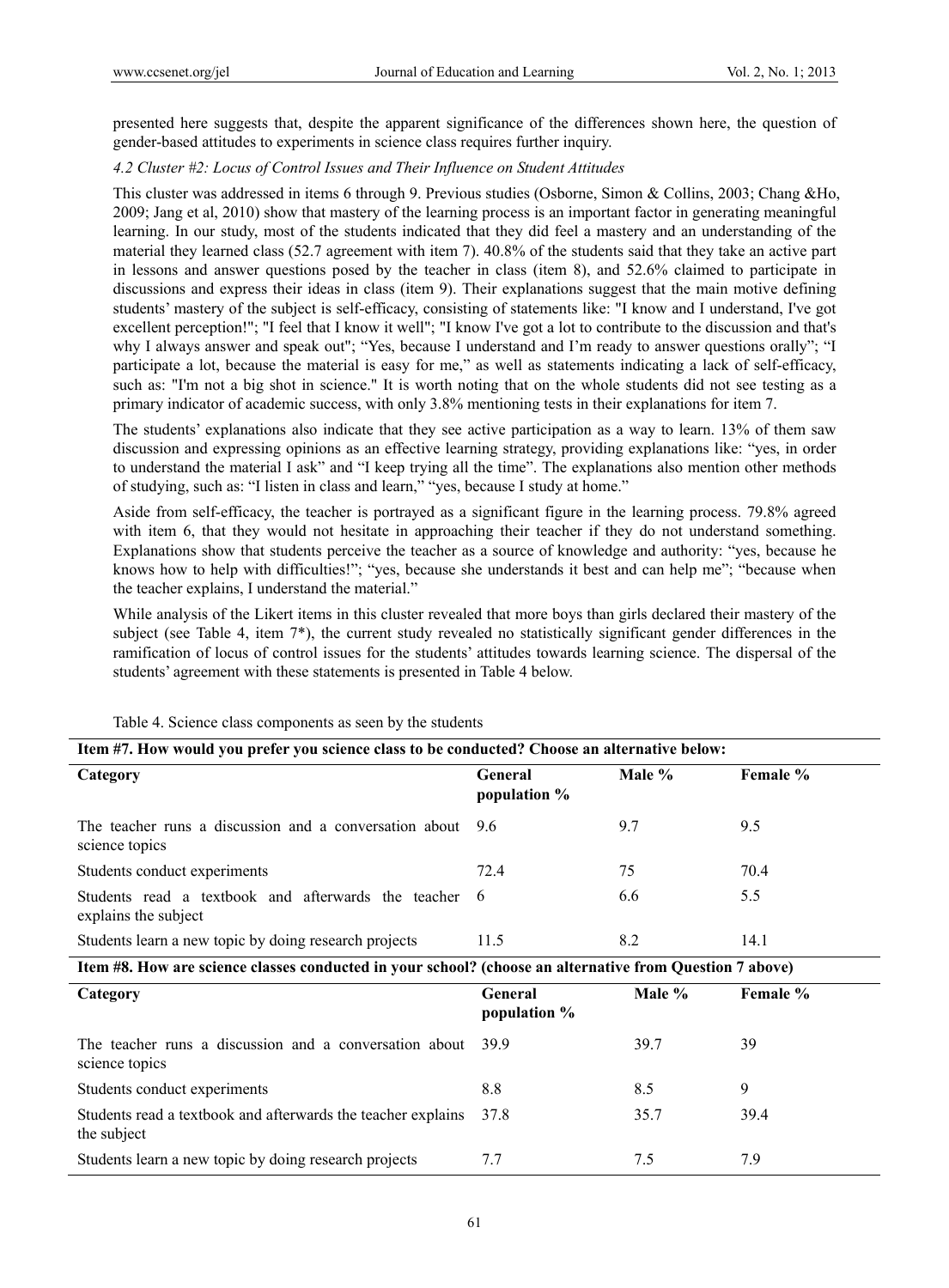## *4.3 Cluster #3: The Relevance of Science and Its Influence on Student Attitudes*

This cluster was addressed by questionnaire items 10 through 12. The dispersal of the students' agreement with these statements is presented in Table 5 below. Studies have shown that primary school children find the material learned in science more relevant than older students do (Osborne, Simon & Collins, 2003). Our population found them highly relevant (77.4% agreement with item 10). Explanations show the importance of science as a central component in the students' interest (26.9%). "It's fun to learn important things"; "they help me understand important things." Another recurring factor in the students' explanations was curiosity (at 11.7%, the third most prominent explanation for item 10): "science lessons help me understand phenomena that I've wanted to understand for a long time." Interestingly, these two reasons showed a certain difference of emphasis here between boys and girls, with boys placing more emphasis on the *importance* of science (21.6% of the boys vs. 19.2% of the girls), while more girls based their need to learn on interest and curiosity (46.3% of girls vs. 39% of boys). A third relevant component for the students was the benefit/value of learning science. This topic came up in the explanations for all of the items in this cluster, but only in those for item 10 did it find a significant percentage of support (17.8%).

Gender differences found in this cluster were statistically significant in each one of the three Likert items, as shown in Fig. 8. 50.2% of the girls vs. 43.6% of the boys stated that in science classes they deal with issues from everyday life (item 11\*). Moreover, in item 12\*, 57.7% of the girls vs. 51.2% of the boys confirmed (inversely, by denying the negative) that the science topics they learn in class are related to real life, a point that is also stressed in the explanations children wrote for those items, including: "We deal with problems from real life, like heart and health", "Science is related to all people", "Science is related to real life, like power stations." The girls were also more positive in affirming (item  $10^*$ ) that science they learn in class helps them understand the world around them (80.8% vs. 73.2% respectively), while the explanations for this item showed that one of the main factors of influence here is interest and curiosity: "Things in the world are so interesting to me", "It's fun to learn new things."

| Item | Gender | Degree of agreement |                   |                  | Mean | <b>SD</b> | t        | Degrees of<br>freedom | p- value |
|------|--------|---------------------|-------------------|------------------|------|-----------|----------|-----------------------|----------|
|      |        | 3-Agree             | 2- Not sure       | 1- Disagree      |      |           |          |                       |          |
| $6*$ | Male   | %80.1               | %15.7             | %4.2             | 2.76 | 0.516     | 0.2      | 1295                  | 0.743    |
|      | Female | $\frac{9}{679.5}$   | %16.3             | %4.1             | 2.75 | 0.519     |          |                       |          |
| $7*$ | Male   | $\%55$              | %38.1             | $\frac{0}{0}$    | 2.48 | 0.624     | 1.252    | 1295                  | 0.912    |
|      | Female | $\%50.8$            | $\frac{642}{6}$   | $\frac{9}{67.2}$ | 2.44 | 0.625     |          |                       |          |
| $8*$ | Male   | %41.1               | $\frac{9}{646.2}$ | %12.7            | 2.28 | 0.677     | 0.054    | 1292                  | 0.733    |
|      | Female | %40.6               | %47.1             | %12.4            | 2.28 | 0.671     |          |                       |          |
| $9*$ | Male   | $\frac{9}{6}$ 52.3  | $\frac{9}{6}34.7$ | %13.1            | 2.39 | 0.707     | $-0.281$ | 1294                  | 0.822    |
|      | Female | $\frac{9}{6}$ 52.9  | $\frac{9}{6}34.5$ | %12.6            | 2.40 | 0.702     |          |                       |          |

#### Table 5. Cluster 2 - Locus of control in learning science

6\* If I don't understand a science concept, I'll turn to the teacher for an explanation

7\* I feel that I have a good command and understanding of the science topics we learn

8\* I take an active part in science classes and answer the teacher's questions orally

9\* I take part in class discussions and express my opinion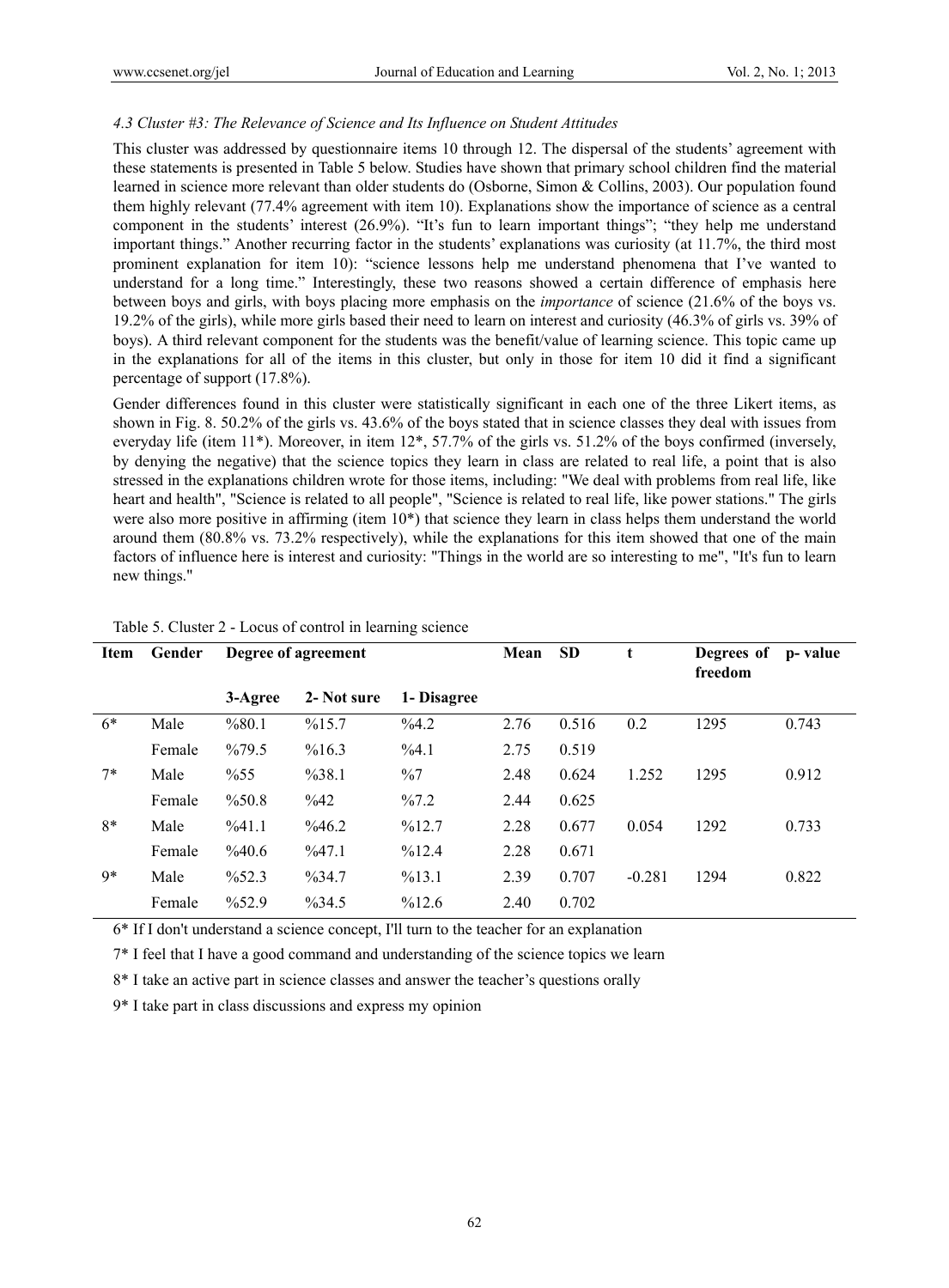| <b>Item</b> | Gender | Degree of agreement |                  | Mean value         | <b>SD</b> |      | Degrees of<br>freedom | p-value |           |
|-------------|--------|---------------------|------------------|--------------------|-----------|------|-----------------------|---------|-----------|
|             |        | 3-Agree             | 2- Not sure      | 1- Disagree        |           |      |                       |         |           |
| $10*$       | Male   | $\frac{9}{673.2}$   | $\frac{9}{22.4}$ | %4.3               | 2.69      | 0.55 | 3.09                  | 1296    | $**0.002$ |
|             | Female | %80.8               | %16.2            | $\frac{9}{63}$     | 2.78      | 0.48 |                       |         |           |
| $11*$       | Male   | $\%43.6$            | $\frac{9}{29.5}$ | $\frac{9}{26.9}$   | 2.17      | 0.82 | 3.33                  | 1280    | $**0.001$ |
|             | Female | $\%50.2$            | $\frac{9}{31.2}$ | %18.6              | 2.32      | 0.77 |                       |         |           |
| $12*$       | Male   | $\%20.6$            | $\frac{9}{27.3}$ | $\frac{9}{6}$ 52.1 | 1.31      | 0.79 | 2.34                  | 1289    | $*0.02$   |
|             | Female | %16.1               | $\frac{9}{26.1}$ | $\frac{9}{6}$ 57.7 | 1.42      | 0.75 |                       |         |           |

#### Table 6. Cluster 3 - Relevance of science

10\* Science topics that I learn in school are important because they help me understand different phenomena in the world around me

11\* During science classes we deal with topics from everyday life

12\* Science topics we learn in class are not related to real life

#### **5. Discussion**

The primary conclusions that may be drawn from the results of our study are:

a) Most of the students saw discussion in science class as a source of interest, but their explanations and the answers to the open-ended questions indicate that the most common model of a science lesson they see is readings from the textbook, accompanied by the teacher's explanations.

b) The central source of the students' interest is experiments.

c) Most of the students find the topics studied in science class interesting.

d) Only about one half of the students claim to take an active part in lessons, answering questions asked by the teacher in class, taking part in class discussions, and expressing their opinions.

e) The teacher is perceived as a significant part of the learning process. Most of the students claimed that they would not hesitate to ask their teacher to explain something they do not understand. The students' explanations indicate that they see the teacher as a primary source of information and authority.

#### *5.1 Motivational Factors*

The motivational factors raised by the students in this study included class discussion and experiments. A large percentage of the students described class discussion as both interesting and enjoyable. Nearly half of the students saw it as a tool to make science class more fun, but only a small percentage mentioned it as an effective and interesting way to learn. This contradiction most likely arises from the fact that students see discussion as a tool for independent thought, which allows them a certain amount of freedom and raises their involvement in the learning process (Hanrahan, 1998; Reiss, 2005), whereas in practice their experience is of class discussions governed by the teacher's closed questions, which do not encourage independent thought, but require the memorization of details and facts (Newton et al, 1999).

Indeed, the students' answers show that the most common model of a science class they see is a lesson based on reading from the textbook, explanations from the teacher and discussion which the teacher controls – a result in keeping with findings in other literature (Naylor et al, 2007; Newton et al, 1999). Despite the importance of discussion to creating a meaningful learning process, teachers are minimal in their use of it (Southerland et al, 2005). Reasons for this cited in the literature include the pressure of being unsure of the material, the lack of training for teachers in running an effective discussion, and teachers' psychological difficulty in changing the teaching style to which they have been accustomed (Naylor et al, 2007; Newton et al, 1999). Our results suggest that providing teachers with the proper training and gradually introducing discussion into classroom routine would constitute a positive step (Driver et al, 2000).

In addition to class discussion, experiments and lab work in science class have for several decades been a point of interest in science education research (Hofsten & Lunetta, 2004; Murphy & Beggs, 2001). Our study supports previous literature in showing that more than half of the students see experiments as a significant point of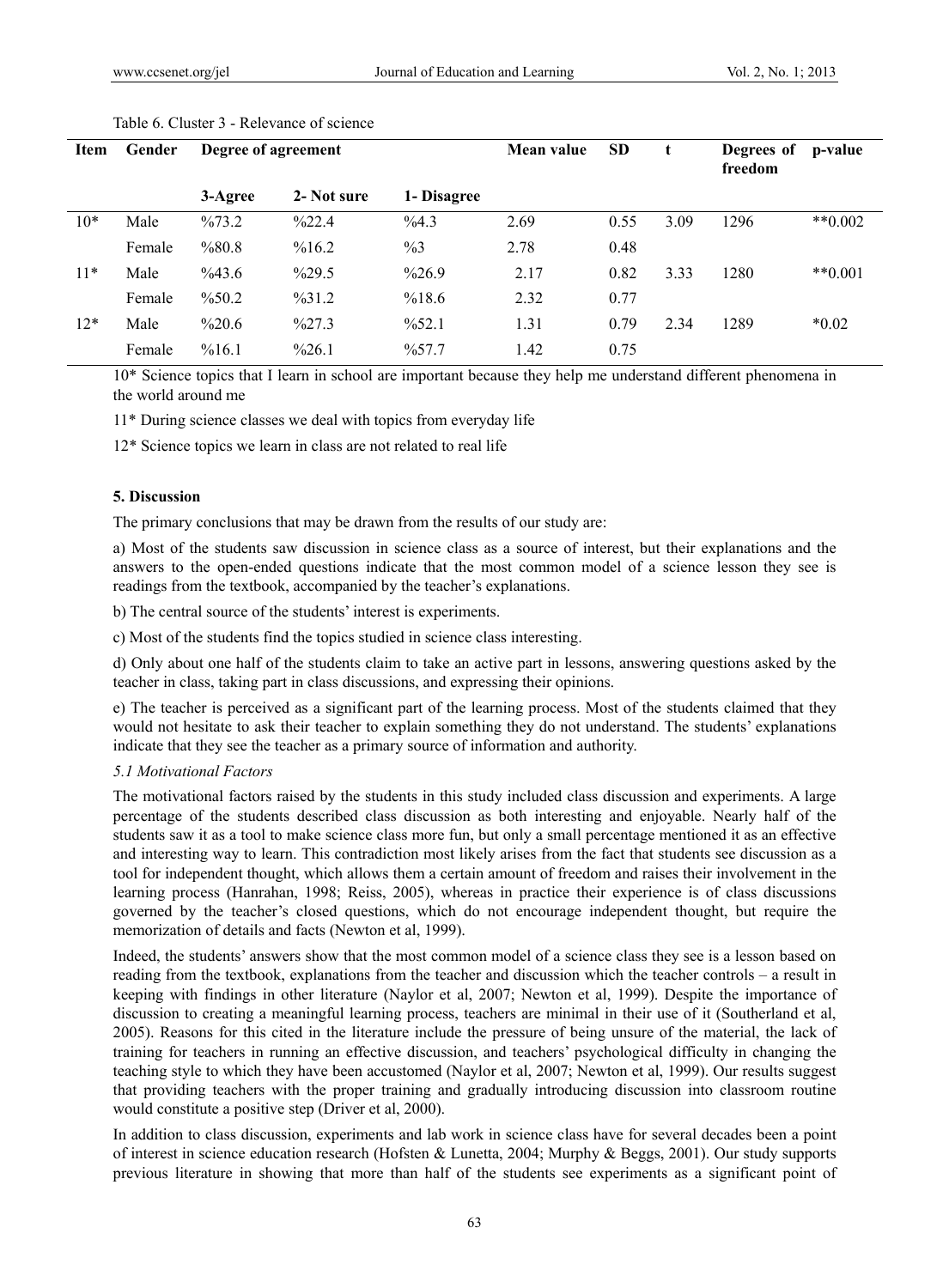interest in lessons, claiming that science class becomes much more interesting when it includes experiments (Yager & Penick, 1986; Jarman, 1993; Murphy & Beggs, 2001; Reiss, 2004). Furthermore, the students' explanations indicate their belief that there are not enough experiments currently included in their science studies. Nearly two thirds of our students claimed that the main thing they would like added to the science classes in their school is experiments. A similar percentage maintain that for a science class to be "truly interesting", it must include an experiment. Other researchers have raised similar results (Murphy & Beggs, 2001; Pell & Jarvis, 2001).

Interestingly, while the percentage of girls in this study who cited experiments as a particular source of their enjoyment of science classes was higher than that of the boys, more boys than girls complained that the amount of lab experiments in science lessons was insufficient, and more boys wanted science classes to be taught mainly by means of experiments. This discrepancy may possibly be explained by the different definition girls and boys have for the term "experiment". Most of the experiments in classes are done as demonstrations performed by the teacher only, while the class watched, and this may not have been enough for boys. Boys see science as something "dangerous, destructive, exciting" (Neathery, 1997, Jones et al., 2000) and engage in more out-of-class activities involving technical or scientific equipment, such as electrical or optical devices (Kahle  $\&$ Rennie, 1993; Jones et al., 2000). These findings suggest that boys may be unsatisfied with the number of "hands-on" experiments included in science classes. Some researchers (Kahle & Rennie, 1993; Adamson et al., 1998) have mentioned that girls' attitude to experiments is also influenced by their previous experience with science. Perhaps in primary school girls have not yet accumulated any negative science experience and they still see it as enjoyable. Moreover, biology and chemistry are considered "girl-oriented" and a lot of the science curriculum is therefore "girl-favored" (Kahle & Rennie, 1993), since it includes less physics or technology experiments. These factors may explain why boys might feel deprived and express a desire for more experiments.

Research has shown that primary school children expect science class to be more "practical and creative" than their other classes (Pell & Jarvis, 2001). They see science as something "exciting" (Neathery, 1997). A lack of response on the part of teachers and curriculum to this expectation could significantly diminish students' motivation towards science (Yager & Penick, 1986; Reiss, 2004). We must therefore address this, designing primary school science lessons that include a greater number of experiments render science class more interesting and challenging for the students.

#### *5.2 Locus of Control in the Learning Process*

Approximately half of the students participating in this study claimed that they are active in lessons, answer the teacher's questions, participate in discussions and express their opinions in class. Their explanations indicate that the principle motivation behind this is self-efficacy. Other studies support this correlation, and suggest that the connection is mutual – some show active participation to enhance students' self efficacy (Richter & Tjosvold, 1980), while others also argue that students with high self efficacy tend to participate more often (Zimmerman, 2000). Tobin (1990) has also found that students' level of self efficacy determines their learning methods, so that the higher their self efficacy, the more active their class participation becomes.

It is interesting to note that in studies into the correlation between active participation and self efficacy, results indicated that the conduct of the teacher can influence these mutual relations (Patrick, Ryan, & Kaplan, 2007; Furrer & Skinner, 2003). The question of the teacher's role in the learning process arose in our study as well. Our students perceived teachers as a significant part of the learning process, seeing them as a source of information and authority. The students in our study voiced a great deal of trust in their teachers, proclaiming their readiness to approach them with questions about material they did not understand.

This echoes the results of other studies into the figure of the primary school teacher (Yager & Penick, 1986, Speering  $\&$  Rennie, 1996). The primary school science teacher is perceived by most students as someone who loves what they teach, is ready to answer questions, and provides personal attention and leadership (Brok, Fisher & Scott, 2000; Yager & Penick, 1986). As mentioned, teacher conduct and self efficacy may be connected, with students drawing upon their teacher for indications of their progress, and using these in their own assessment of their ability for continued learning (Furrer & Skinner, 2003; Hamre & Pianta, 2005; Briner & Pajares, 2006).

Our findings suggest that despite the relatively high level of self efficacy displayed by these students and their active participation in class, the science teacher nevertheless has a significant role in creating effective learning processes in the lesson. An in-depth understanding of the mutual interactions between the elements comprising the locus of control in science studies will allow teachers to make proper, informed choices when deciding upon courses of action.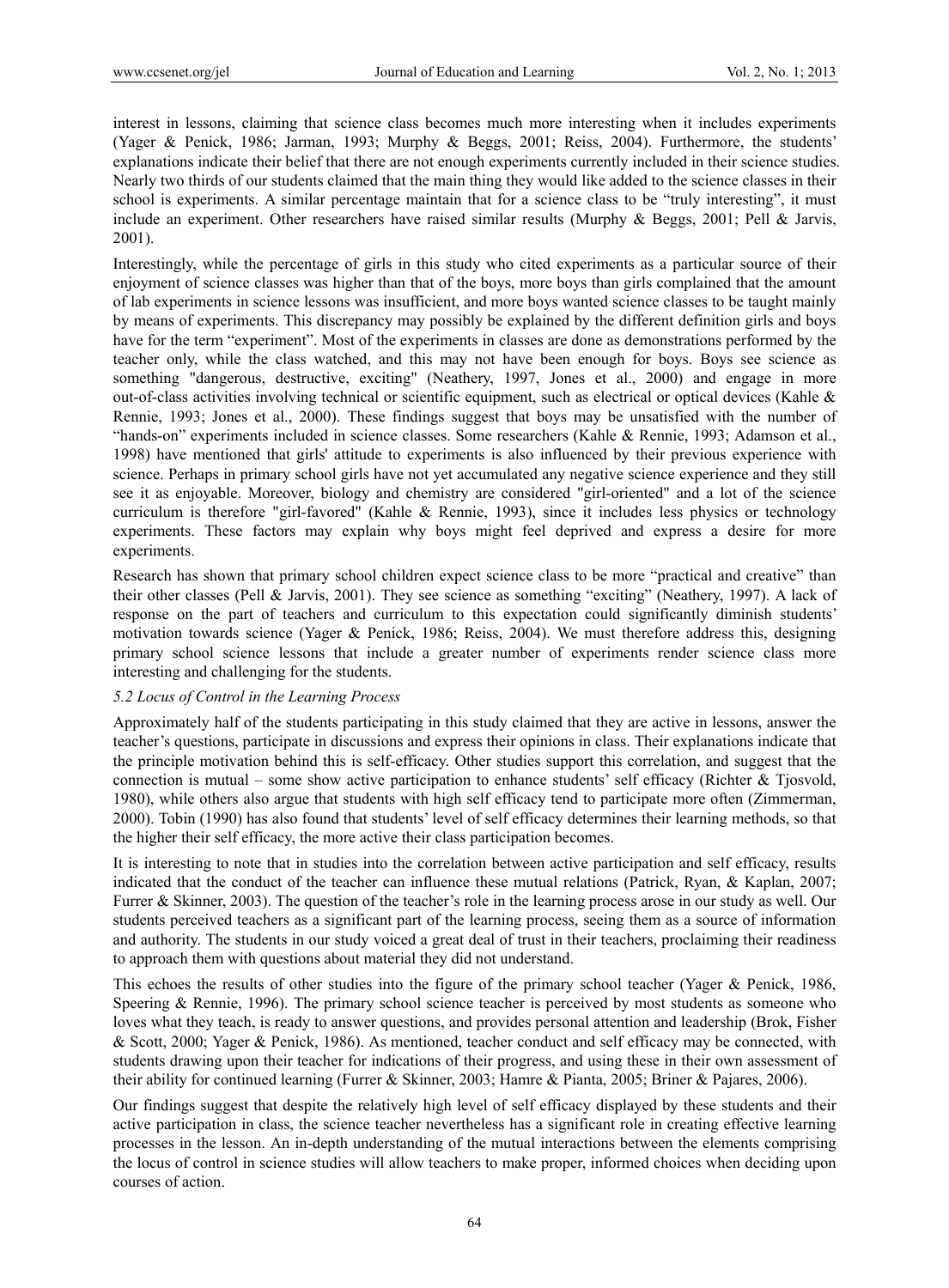#### *5.3 Relevance of Science Studies*

The relevance of learning science has been at the center of research education for several years. In light of the declining tendency of youthful interest in science, researchers have been trying to identify those elements that affect students' perception of the topic's relevance (Schreiner & Sjøberg, 2004; Osborne, Simon & Collins, 2003; Murphy & Beggs, 2001; Neathery, 1997). Our study found that curiosity is what serves as a significant basis for students' decision that what they learn in class is relevant. Our data showed a substantial amount of curiosity towards the material on the part of the students. Other studies have similarly found that close to sixty percent of students of primary school age claim that science classes arouse their curiosity (Yager & Penick, 1986). Another element that influenced the students' perception of science's relevance in this study was their awareness of the importance of studying science. The students' explanations indicate that they were interested in the material they learned because they considered it important. This phenomenon too has already been remarked upon in the research literature (Reiss, 2004; Osborne, Simon & Collins, 2003; Caleon & Subramanian, 2008).

While our findings in this area correlate to those of other studies, which also indicate that primary school students see what they learn is science class to as relevant to their lives (Yager & Penick, 1986; Murphy & Beggs, 2001), our study nevertheless revealed a measure of ambiguity amongst our students. This was manifested as a gap between the percentage of students who agreed with the Likert items on the topic of relevance, and those who also expressed similar sentiments in their explanations. The ambivalence suggested here may be the result of teaching methods that do not encourage students' natural curiosity, such as teachers' complete control over activity in class, a lack of independent work and requiring students to do an overlarge amount of reading and writing (Jarman, 1993; Murphy & Beggs, 2001). Another possible explanation is the disparate messages students get from their environment: on the one hand, the educational system stresses the importance of studying science and succeeding academically, while on the other, students' close environment does not always define being a scientists as the highest form of self-actualization and success.

The reason underlying the necessity of learning science was one source of gender difference found in this study. A comprehensive overview of the various available studies suggests on the whole that at primary school ages the two genders' enthusiasm for the subject of science is nearly identical (Sorge, 2007). In our study girls explained that we need to learn science because of curiosity and desire to learn more about the surrounding world, while the boys explained that learning science is necessary because science is important for human society. This difference may be the result of social expectations, since boys more than girls are expected to succeed in science-related disciplines and go on to science related careers (Andre et al., 1999, Jones et al., 2000). However, further inquiry is yet to be made into what exactly boys mean by the term "important".

Girls and boys in our study also showed different perceptions of the relevance of science to their lives. More girls confirmed that the science they learned in class was relevant, which is consistent with findings in literature that girls tend to see science as something related directly to people and close environment (Brtiner & Pajares, 2001). The primary school science curriculum does indeed include many topics dealing with practical everyday issues and the immediate environment of humans. This seems to increase the emotional involvement of girls, and subsequently to increase their perception of learning science as immediately relevant (Reiss, 2005).

#### **References**

- Adamson, L. B., Foster, M. A., Roark, M. L., & Reed, D. B. (1998). Doing a science project: Gender differences during childhood. *Journal of Research in Science Teaching, 35*(8), 845-857.
- Andre, T., Whigham, M., Hendrickson, A., & Chambers, S. (1999). Competency beliefs, positive affect, and gender stereotypes of elementary students and their parents about science versus other school subjects. *Journal of Research in Science Teaching, 36*(6), 719-747.
- Atwater, M. M., Wiggins, J., & Gardner, C. M. (1995). A study of urban middle school students with high and low attitudes toward science. *Journal of Research in Science Teaching, 32*(6), 665-677.
- Baird, J. H., Lazarowitz, R., & Allman, V. (1984). Science choices and preferences of middle and secondary school students in Utah. *Journal of Research in Science Teaching, 21,* 47-54.
- Baram-Tsabari, A., Yarden, A., Sethi, R. J., & Bry, L. (2009). Asking scientists: A decade of questions analyzed by age, gender, and country. *Science Education, 93*(1), 131-160.
- Brophy, J. (2004). *Motivating Students to learn* (2nd ed). Erlbaurn: Mahwah, NJ.
- Caleon, I. S., & Subramaniam, R. (2008). Attitudes towards science of intellectually gifted and mainstream upper primary students in Singapore. *Journal of Research in Science Teaching, 45*(8), 940-954.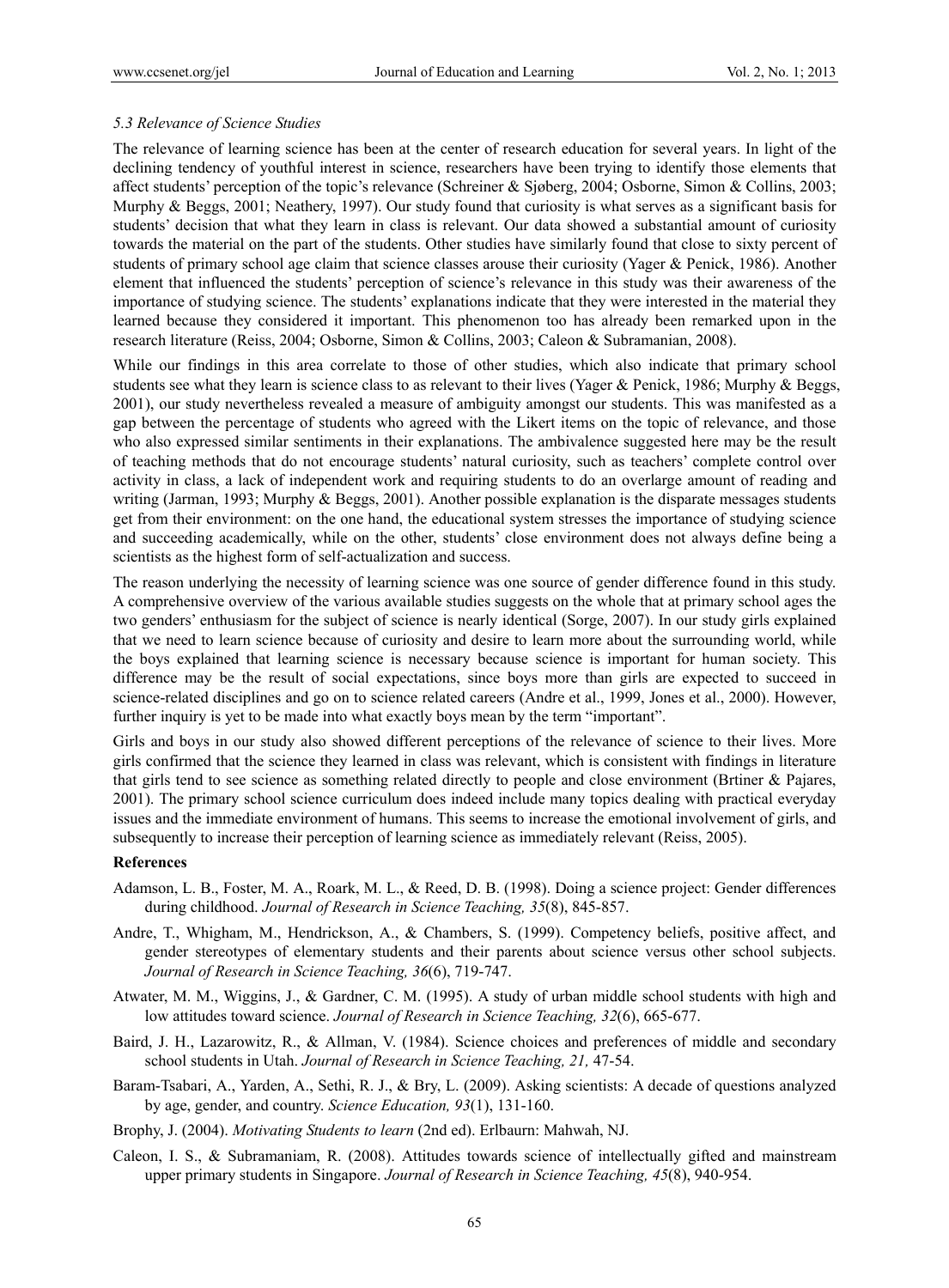- Creswell, J. W., & Tashakkori, A. (2007). Developing Publishable Mixed methods Manuscripts. *Journal of Mixed Methods Research, 2*(1), 107-111.
- Den Brok, P., Fisher, Darrell, & Scott, Rowena. (2005). The Importance of Teacher Interpersonal Behaviour for Student Attitudes in Brunei Primary Science Classes. *International Journal of Science Education, 27*(3), 765-779.
- Driver, R., Newton, P., & Osborne, J. (2000). Establishing the Norms of Scientific Argumentation in Classrooms. *Science Education, 84*(3), 287-312.
- Furrer, C., & Skinner, E. (2003). Sense of relatedness as a factor in children's academic engagement and performance. *Journal of Educational Psychology, 95*(1), 148-162.
- George, R. (2000). Measuring Change in Students' Attitudes toward Science Over Time: An Application of Latent Variable Growth Modeling. *Journal of Science Education and Technology, 9*(3), 213-225.
- Haladyna, T., Olsen, R., & Shaughnessy, J. (1982). Relations of student, teacher, and learning environment variables to attitudes toward science. *Science Education, 66*(5), 671-687.
- Hamre, B. K., & Pianta, R. C. (2005). Can Instructional and Emotional Support in the First-Grade Classroom Make a Difference for Children at Risk of School Failure? *Child Development, 76*(5), 949-967.
- Hanrahan, M. (1998). The effect of learning environment factors on students' motivation and learning. *International Journal of Science Education, 20*(6), 737-753.
- Jang, H., Reeve, J., & Deci, E. L. (2010). Engaging Students in Learning Activities: It is Not Autonomy Support or Structure but Autonomy Support and Structure. *Journal of Educational Psychology, 102*(3), 588-600.
- Jarman, R. (1993). Real experiments with Bunsen Burners: Pupils' perceptions of the similarities and differences between primary and secondary science. *School Science Review, 74*(268), 19-29.
- Jones, M. G., Howe, A., & Rua, M. J. (2000). Gender Differences in Students' Experiences, Interests, and Attitudes toward Science and Scientists. *Science Education, 84*(2), 180-192.
- Kahle, J. B., & Rennie, L. J. (1993). Ameliorating Gender Differences in Attitudes about Science: A Cross-National Study. *Journal of Science Education and Technology, 2*(1), 321-334.
- Murphy, C., & Beggs, J. (2001). "Pupils" attitudes, perceptions and understanding of primary science: Comparisons between Northern Irish and English schools'. Paper presented at the Annual Conference of the British Educational Research Association, University of Leeds, Leeds, and 13–15 September.
- Naylor, S., Keogh, B., & Downing, B. (2007). Argumentation and primary science. *Research in Science Education, 37*(1), 17-39.
- Neathery, M. F. (1997). Elementary and secondary students' perceptions toward science: Correlations with gender, ethnicity, ability, grade, and science achievement. *Electronic Journal of Science Education, 2*(1), 11.
- Newton, P., Driver, R. & Osborne, J. (1999). The place of argumentation in the pedagogy of school science. *International Journal of Science Education, 21*(5), 553-576.
- OECD. (2007). *Executive Summary PISA 2006: Science Competencies for Tomorrow's World.* Paris: OECD.
- Ormerod, M. B., & Duckworth, D. (1975). *Pupils Attitudes to Science.* Slough: NFER Publishing Company.
- Osborne, J., & Collins, S. (2001). Pupils' views of the role and value of the science curriculum: A focus-group study. *International Journal of Science Education, 23*(5), 441-467.
- Osborne, J., Simon, S., & Collins, S. (2003). Attitudes towards Science: A Review of the Literature and Its Implications. *International Journal of Science Education, 25*(9), 1049-1079.
- Palmer, D. (2005). A motivational view of constructivist-informed teaching. *International Journal of Science Education, 27,* 1853-1881.
- Patrick, H., Ryan, A. M., & Kaplan, A. (2007). Early Adolescents' Perceptions of the Classroom Social Environment, Motivational Beliefs, and Engagement. *Journal of Educational Psychology, 99*(1), 83-98.
- Pell, T., & Jarvis, T. (2001). Developing attitude to science scales for use with children of ages from five to eleven years. *International Journal of Science Education, 23,* 847–862.
- Reiss, M. J. (2004). Students' attitudes towards science: A long term perspective. *Canadian Journal of Science, Mathematics and Technology Education, 4,* 97-109.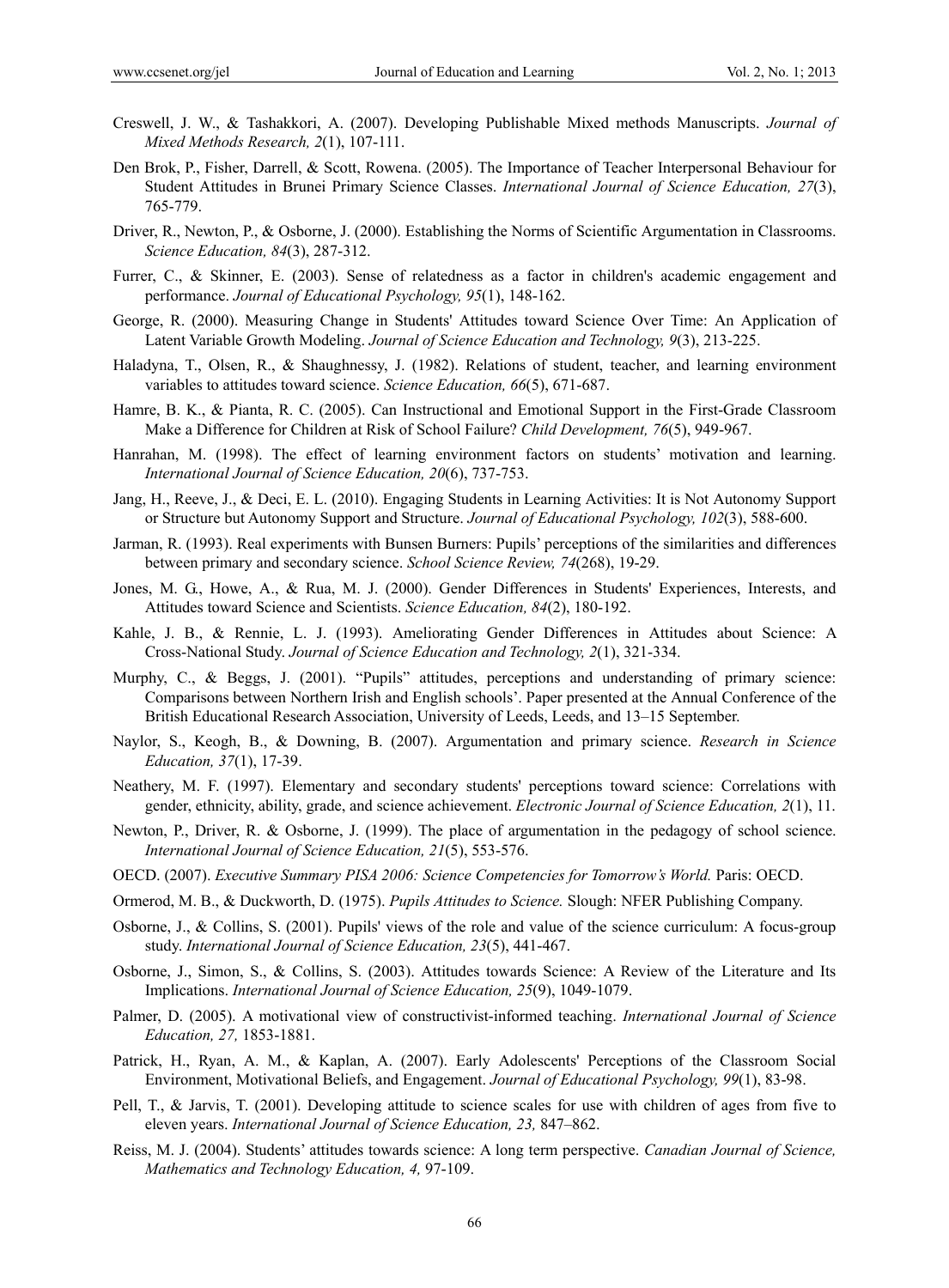- Reiss, M. J. (2005). The importance of affect in science education. In Steve Alsop (Ed), *Beyond Cartesian Dualism* (pp. 17-25). Netherlands: Springer
- Richter, F. D. & Tjosvold, D. (1980). Effects of student participation in classroom decision making on attitudes, peer interaction, motivation, and learning. *Journal of Applied Psychology, 65,* 74-80.
- Roeser, R. W., Midgley, C., & Urdan, T. C. (1996). Perceptions of the school psychological environment and early adolescents' psychological and behavioral functioning in school: The mediating role of goals and belonging. *Journal of Educational Psychology, 88*(3), 408-422.
- Schreiner, C., & Sjøberg, S. (2004). Sowing the seeds of ROSE. Background, Rationale, Questionnaire Development and Data Collection for ROSE (The Relevance of Science Education) - a comparative study of students' views of science and science education. Department of Teacher Education and School Development, University of Oslo.
- Sorge, C. (2007). What Happens? Relationship of Age and Gender with Science Attitudes from Elementary to Middle School. *Science Educator, 16*(2), 33-37.
- Southerland, S., Kittleson, J., Settlage, J., & Lanier, K. (2005). Individual and group meaning-making in an urban third grade classroom: Red fog, cold cans, and seeping vapor. *Journal of Research in Science teaching, 42*(9), 1032-1061.
- Speering, W., & Rennie, L. (1996). Students' Perceptions about Science: The Impact of Transition from Primary to Secondary School. *Research in Science Education*, *26*(3), 283-298.
- Strauss, A., & Corbin, J (1990). *Basics of Qualitative Research: Grounded Theory Procedures and Techniques.* London: Sage Publications.
- Tobin, K. (1990). Research on Science Laboratory Activities: In Pursuit of Better Questions and Answers to Improve Learning. *School Science and Mathematics, 90*(5), 403-418.
- Tymms, P. (1997). Science in Primary Schools: an investigation into differences in the attainment and attitudes of pupils across schools. *Research in Science and Technological Education, 15*(2), 149-160.
- Weinburgh, M. (1995). Gender Differences in Student Attitudes toward Science: A Meta-Analysis of the Literature from 1970 to 1991. *Journal of Research in Science Teaching, 32*(4), 387-398.
- Zimmerman, B. J. (2000). Self-Efficacy: An Essential Motive to Learn. *Contemporary Educational Psychology, 25*(1), 82-91.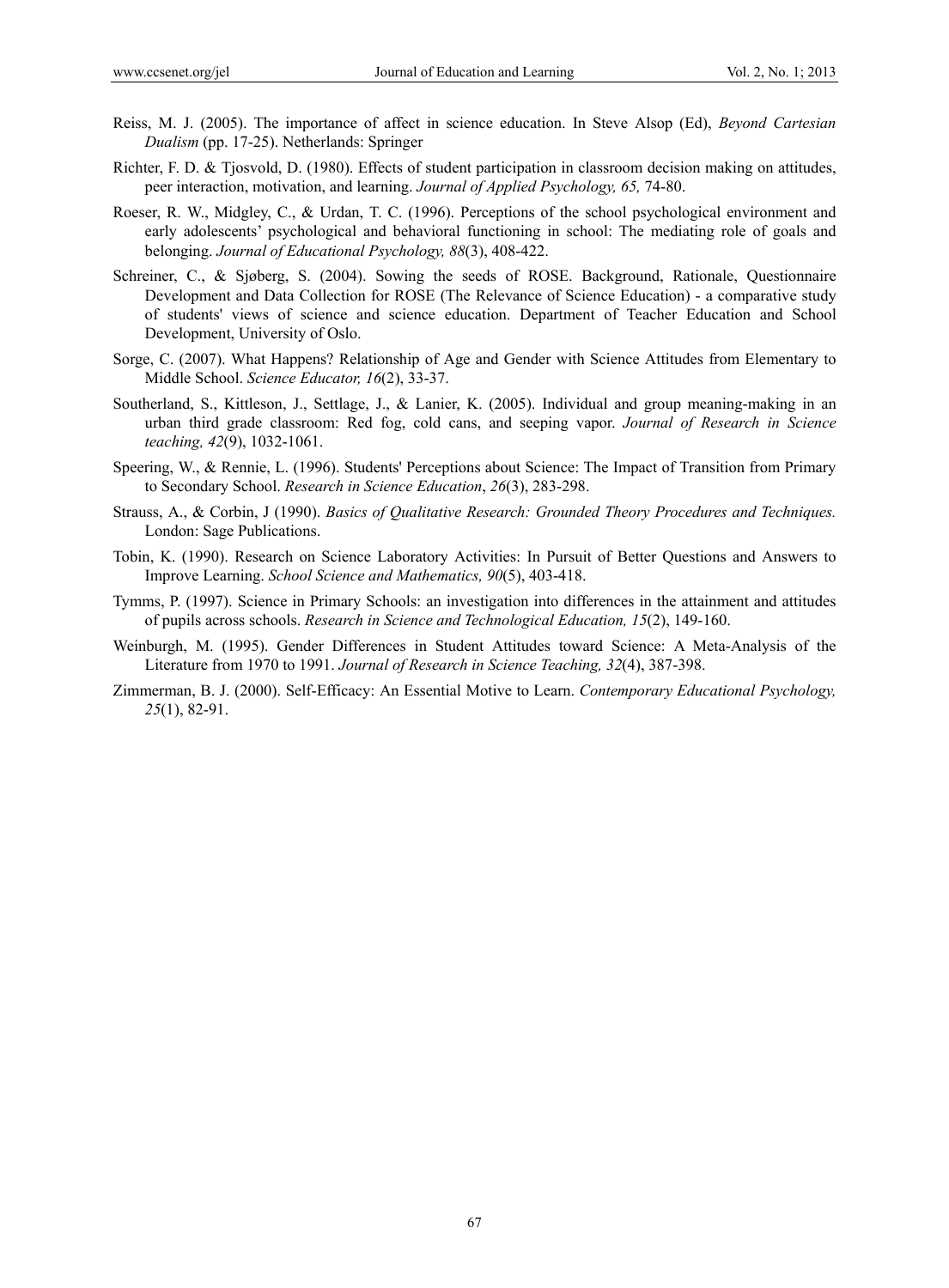## **Appendix**

The questionnaire is used for research in science education. Thank you for participating! The questionnaire is intended for both males and females

Grade: Gender: **male/female** (circle the appropriate)

# **Indicate the extent of your agreement by checking the appropriate box**

| $N_2$ | Item                                                                                                                                           | Disagree | Not sure | Agree |
|-------|------------------------------------------------------------------------------------------------------------------------------------------------|----------|----------|-------|
| 1     | I enjoy science classes because we have interesting discussions on science topics<br>Explain:                                                  |          |          |       |
| 2     | I enjoy science classes, because the teacher and students do experiments<br>Explain:                                                           |          |          |       |
| 3     | I'm not really interested in the science we learn in class<br>Explain:                                                                         |          |          |       |
| 4     | I do not enjoy science classes, because I don't like class discussions<br>Explain:                                                             |          |          |       |
| 5     | Science topics we learn in class are usually very interesting to me<br>Explain:                                                                |          |          |       |
| 6     | If I don't understand a science concept, I'll turn to the teacher for explanation<br>Explain:                                                  |          |          |       |
| 7     | I feel that I have a good command and understanding of science topics we learn<br>Explain:                                                     |          |          |       |
| 8     | I take an active part in science classes and answer the teacher's questions orally<br>Explain:                                                 |          |          |       |
| 9     | I take part in class discussions and express my opinion<br>Explain:                                                                            |          |          |       |
| 10    | Science topics that I learn in school are important, because they help me<br>understand different phenomena in the world around me<br>Explain: |          |          |       |
| 11    | During science classes we deal with topics from everyday life<br>Explain:                                                                      |          |          |       |
| 12    | Science topics we learn in class are not related to real life<br>Explain:                                                                      |          |          |       |